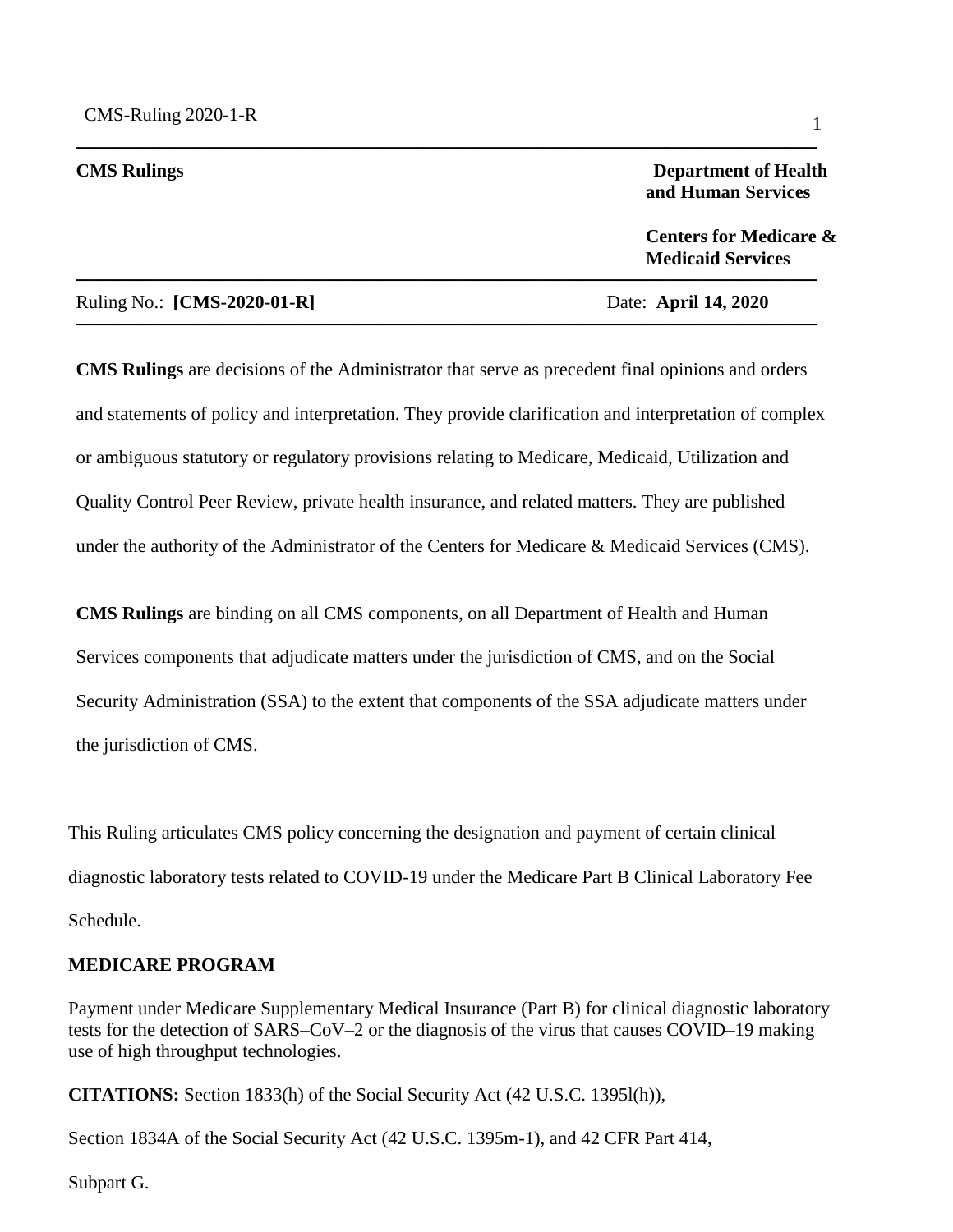#### **BACKGROUND**

 outlining the process for determining payment amounts for CDLTs. CDLTs are currently being Medicare Part B items and services that are clinical diagnostic laboratory tests (CDLTs) are paid for on the Clinical Laboratory Fee Schedule in accordance with section 1833(h) and section 1834A of the Social Security Act (the Act). CMS and the Medicare Administrative Contractors (MACs) that process Medicare claims for payment make payment based on the Act, regulations, and CMS instructions or guidance. Sections 1833(h) and section 1834A of the Act contain provisions used to detect SARS–CoV–2 or for the diagnosis of the virus that causes COVID–19 in many settings, including nursing homes and other sites where Medicare beneficiaries obtain care or reside. **PAYMENT FOR LABORATORY TESTS FOR THE DETECTION OF SARS–COV–2 OR** 

# **THE DIAGNOSIS OF THE VIRUS THAT CAUSES COVID–19 MAKING USE OF HIGH THROUGHPUT TECHNOLOGIES**

 extremely skilled personnel) and more time intensive processes (to assure quality). A high CDLTs making use of high throughput technologies (as defined in this Ruling) and administered during the ongoing emergency period defined in paragraph (1)(B) of section 1135(g) of the Act beginning on or after March 18, 2020, for the detection of SARS–CoV–2 or the diagnosis of the virus that causes COVID–19, are new and involve high throughput machines (which are highly sophisticated equipment) which require more intensive technician training (to ensure the role of throughput technology uses a platform that employs automated processing of more than two hundred specimens a day. Examples of high throughput technology as of April 14, 2020 include but are not limited to technologies marketed on that date as the Roche cobas 6800 System, Roche cobas 8800 System, Abbott m2000 System, Hologic Panther Fusion System, GeneXpert Infinity System, and NeuMoDx 288 Molecular. This training and these processes represent an increase in resources, bringing the total resources required for these tests to \$100 (a more accurate payment than the one currently in use via contractor pricing). These tests are a type of CDLT currently paid for under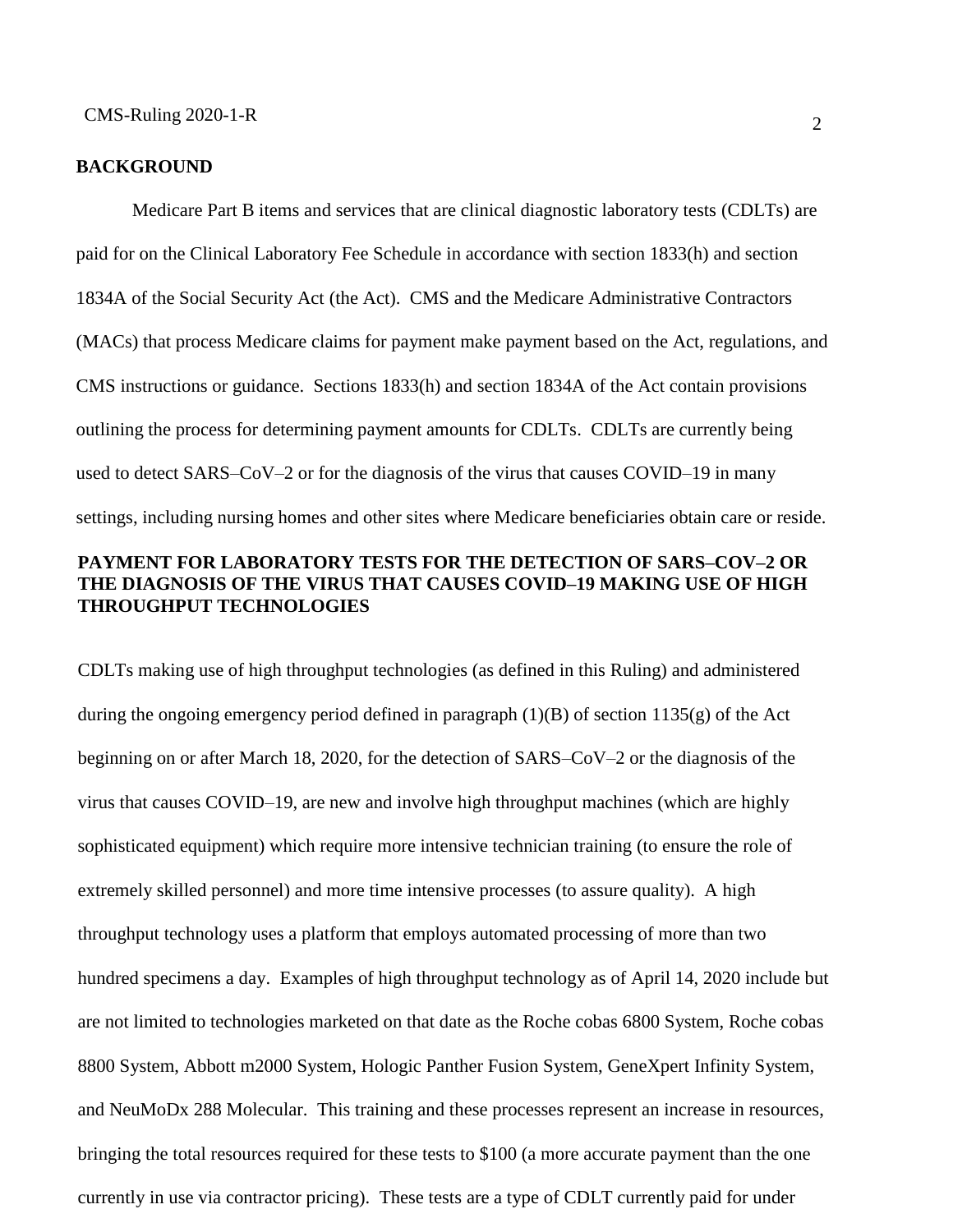## 3 CMS-Ruling 2020-1-R

Medicare Part B. Specifically, the following codes would identify these tests:

U0003: Infectious agent detection by nucleic acid (DNA or RNA); severe acute respiratory syndrome coronavirus 2 (SARS-CoV-2) (Coronavirus disease [COVID-19]), amplified probe technique, making use of high throughput technologies as described by CMS-2020-01-R.

U0004: 2019-nCoV Coronavirus, SARS-CoV-2/2019-nCoV (COVID-19), any technique, multiple types or subtypes (includes all targets), non-CDC, making use of high throughput technologies as described by CMS-2020-01-R.

It is noted that U0003 should identify tests that would otherwise be identified by CPT code 87635 but for being performed with these high throughput technologies. It is further noted that U0004 should identify tests that would otherwise be identified by U0002 but for being performed with these high throughput technologies. Finally, it is noted that neither U0003 nor U0004 should be used for tests that detect COVID-19 antibodies.

CMS intends to promptly evaluate payment for relevant CDLTs for COVID-19 testing that make use of high throughput technologies developed after this issuance upon request for payment at an appropriate rate.

### **CONCLUSION**

 of the virus that causes COVID–19, and are a type of CDLT currently paid for under Medicare Part shall be paid for at the rate of \$100. Payment for all other CDLTs remains at the current level. With regard to CDLTs that make use of high throughput technologies (as defined in this Ruling), are administered during the ongoing emergency period defined in paragraph (1)(B) of section 1135(g) of the Act beginning on or after March 18, 2020, for the detection of SARS–CoV–2 or the diagnosis B using CPT code 87635 or U0002, such tests, as identified using U0003 or U0004 as appropriate, CMS intends to promptly evaluate payment for relevant CDLTs for COVID-19 testing that make use of high throughput technologies developed after this issuance upon request for payment at an appropriate rate.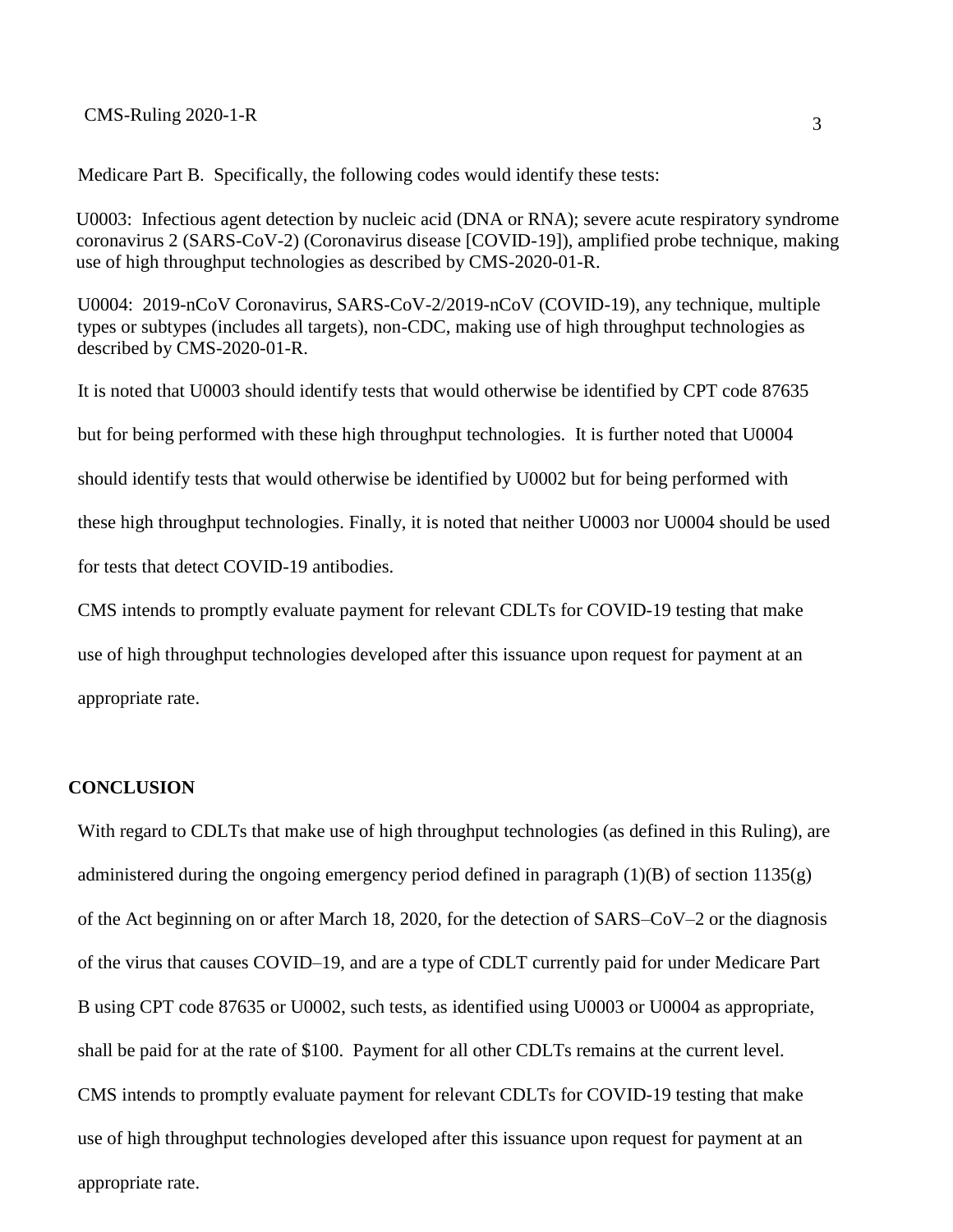Agency instructions which refer to effectuating this Ruling. This Ruling expires upon the expiration of the ongoing emergency period defined in paragraph (1)(B) of section 1135(g) of the Act MACs are hereby directed to engage in whatever processes are necessary to make determinations or policies to process claims in accordance with this Ruling, including implementing any additional beginning on or after March 18, 2020.